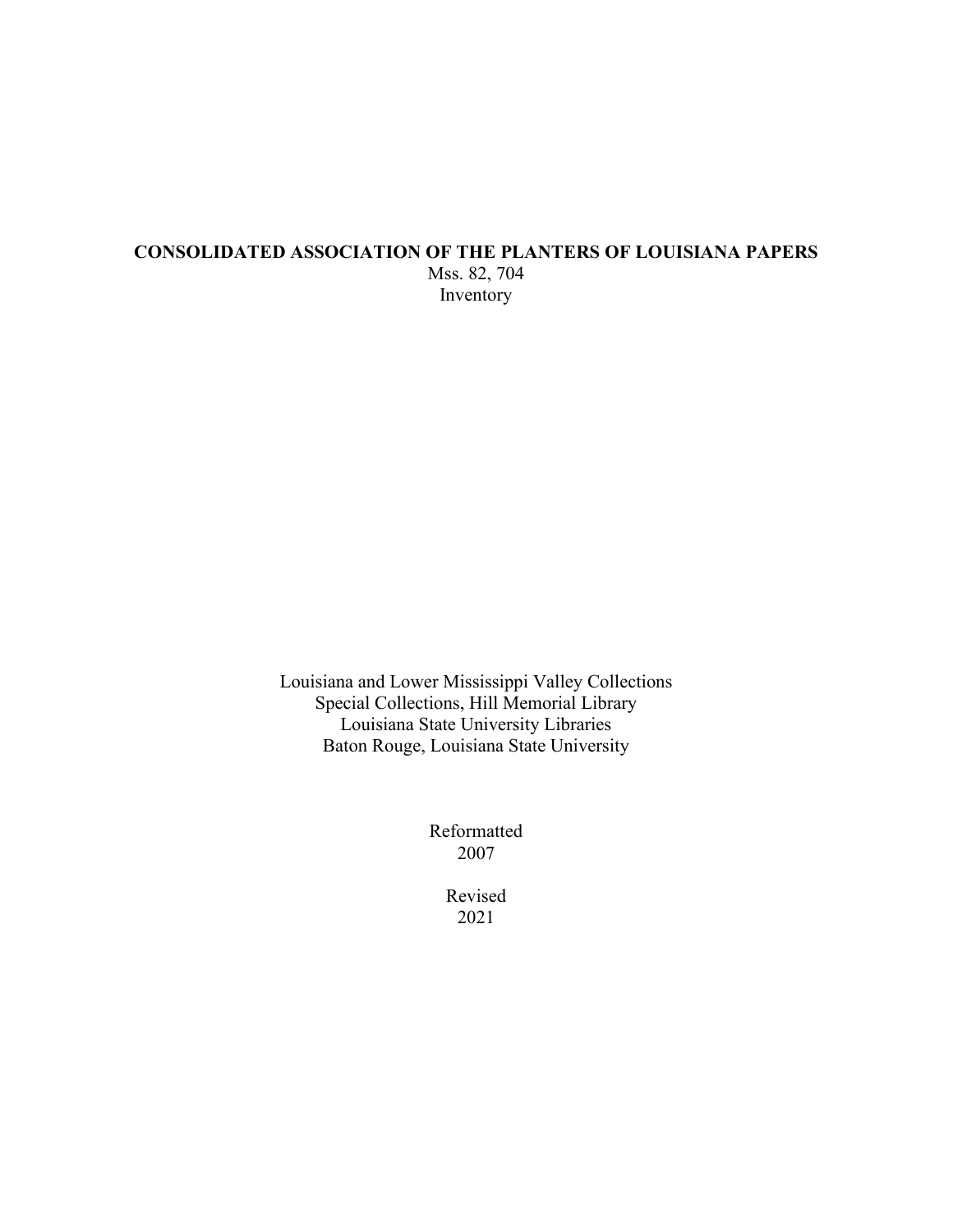## **CONTENTS OF INVENTORY**

**Use of manuscript materials.** If you wish to examine items in the manuscript group, please place a request via the Special Collections Request System. Consult the Container List for location information.

**Photocopying.** Should you wish to request photocopies, please consult a staff member. Do not remove items to be photocopied. The existing order and arrangement of unbound materials must be maintained. Reproductions must be made from surrogates (microfilm, digital scan, photocopy of original held by LSU Libraries), when available.

**Publication.** Readers assume full responsibility for compliance with laws regarding copyright, literary property rights, and libel.

Proper acknowledgment of LLMVC materials must be made in any resulting writing or publications. The correct form of citation for this manuscript group is given on the summary page. Copies of scholarly publications based on research in the Louisiana and Lower Mississippi Valley Collections are welcomed.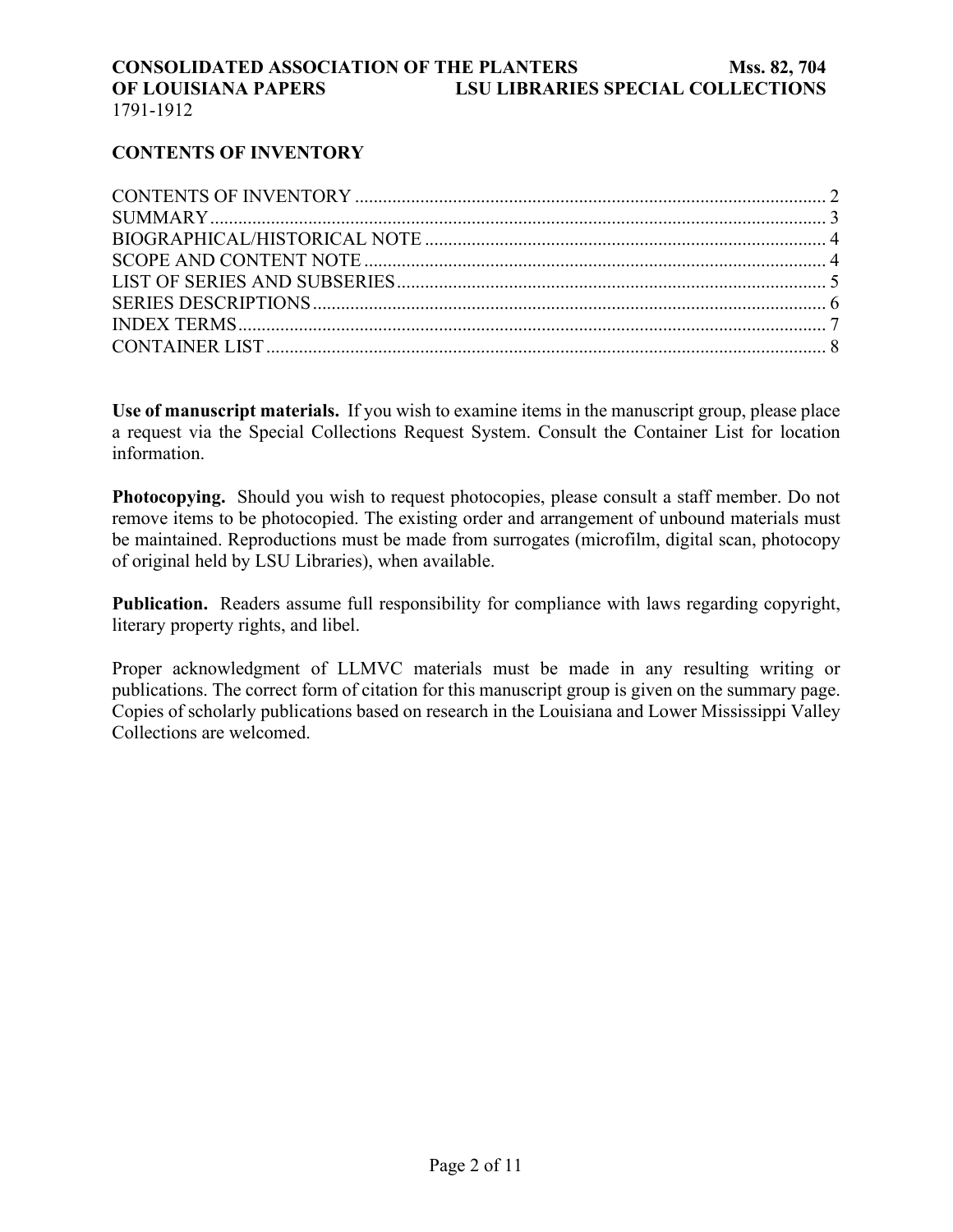# <span id="page-2-0"></span>**CONSOLIDATED ASSOCIATION OF THE PLANTERS<br>OF LOUISIANA PAPERS LSU LIBRARIE OF LOUISIANTERS** Mss. 82, 704<br>LSU LIBRARIES SPECIAL COLLECTIONS

1791-1912

## **SUMMARY**

| <b>Size</b>                 | 12.6 linear feet; 85 volumes                                                                                                                                                                                                                                                                                                                                                                             |  |
|-----------------------------|----------------------------------------------------------------------------------------------------------------------------------------------------------------------------------------------------------------------------------------------------------------------------------------------------------------------------------------------------------------------------------------------------------|--|
|                             |                                                                                                                                                                                                                                                                                                                                                                                                          |  |
| <b>Geographic Locations</b> | Louisiana; Liverpool, England                                                                                                                                                                                                                                                                                                                                                                            |  |
|                             |                                                                                                                                                                                                                                                                                                                                                                                                          |  |
| <b>Inclusive Dates</b>      | 1791-1912                                                                                                                                                                                                                                                                                                                                                                                                |  |
|                             |                                                                                                                                                                                                                                                                                                                                                                                                          |  |
| <b>Bulk Dates</b>           | 1827-1882                                                                                                                                                                                                                                                                                                                                                                                                |  |
|                             |                                                                                                                                                                                                                                                                                                                                                                                                          |  |
| <b>Languages</b>            | English, French                                                                                                                                                                                                                                                                                                                                                                                          |  |
|                             |                                                                                                                                                                                                                                                                                                                                                                                                          |  |
| <b>Summary</b>              | Financial records and personal papers of the Consolidated<br>Association of the Planters of Louisiana, a land bank of sugar<br>planters. Collection consists of banking papers, account books,<br>legal documents, documents recording the sale of land and<br>enslaved people, diaries, letter books, plantation records,<br>correspondence, minute books, and printed materials, among other<br>items. |  |
|                             |                                                                                                                                                                                                                                                                                                                                                                                                          |  |
| <b>Access Restrictions</b>  | Some items are restricted due to their fragile condition. Originals<br>housed in the Vault are not to be accessed. Consult with a curator<br>for information on the contents of fragile volumes. Use<br>photocopies where available.                                                                                                                                                                     |  |
|                             |                                                                                                                                                                                                                                                                                                                                                                                                          |  |
| <b>Reproduction Note</b>    | May be reproduced.                                                                                                                                                                                                                                                                                                                                                                                       |  |
|                             |                                                                                                                                                                                                                                                                                                                                                                                                          |  |
| Copyright                   | For those materials not in the public domain, copyright is retained<br>by the descendants of the creators in accordance with U.S.<br>Copyright law.                                                                                                                                                                                                                                                      |  |
|                             |                                                                                                                                                                                                                                                                                                                                                                                                          |  |
| <b>Related Collections</b>  | Consolidated Association of the Planters of Louisiana Plantation<br>Sale, Mss. 5279; Consolidated Association of the Planters of<br>Louisiana Bond, Mss. 3659                                                                                                                                                                                                                                            |  |
|                             |                                                                                                                                                                                                                                                                                                                                                                                                          |  |
| <b>Citation</b>             | Consolidated Association of the Planters of Louisiana Papers,<br>Mss. 82, 794, Louisiana and Lower Mississippi Valley<br>Collections, LSU Libraries Special Collections, Baton Rouge, La.                                                                                                                                                                                                                |  |
|                             |                                                                                                                                                                                                                                                                                                                                                                                                          |  |
| <b>Stack Location(s)</b>    | U:27-43, F:12-14, OS:C, Vault: 1, Vault: 51-52                                                                                                                                                                                                                                                                                                                                                           |  |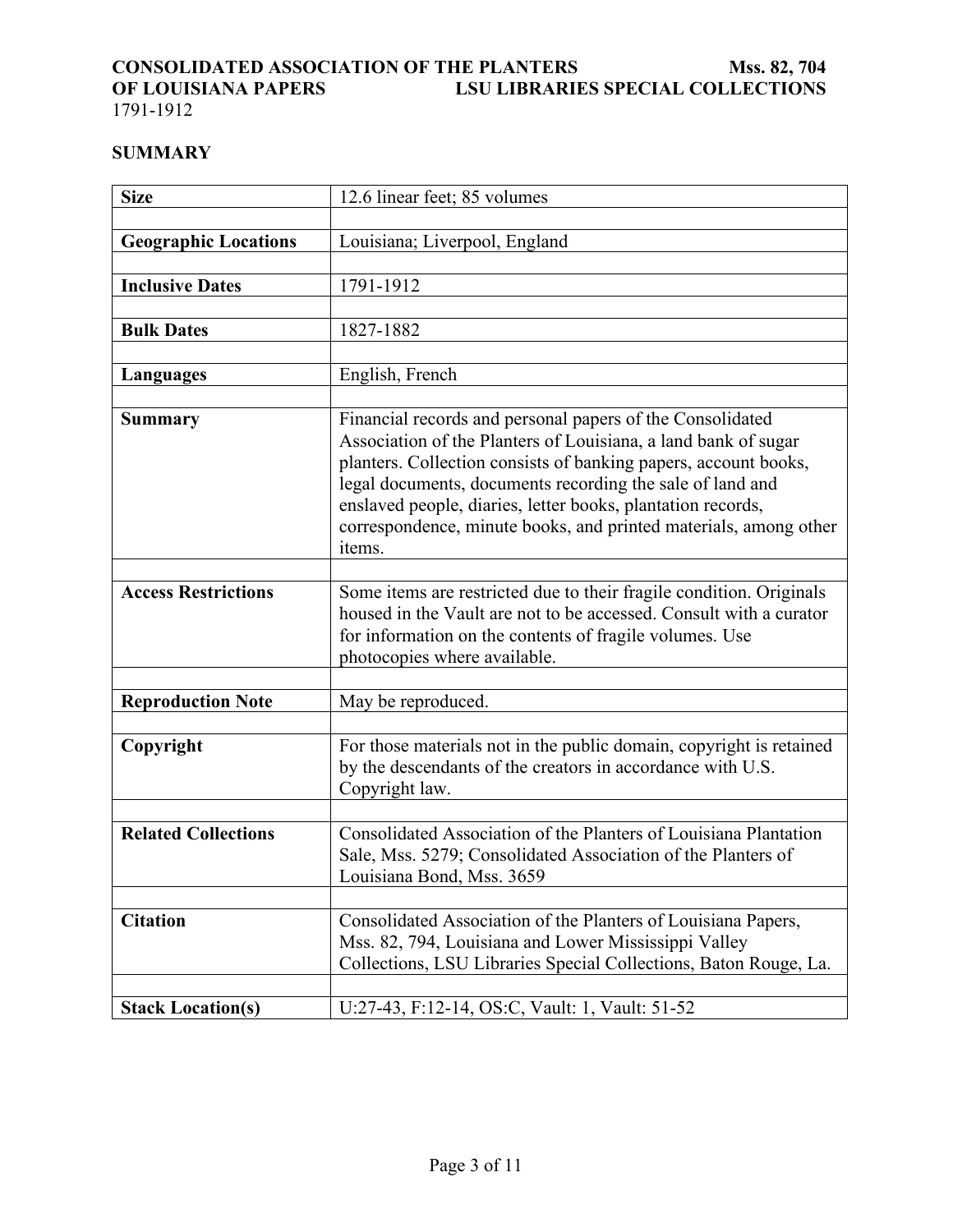#### <span id="page-3-0"></span>**CONSOLIDATED ASSOCIATION OF THE PLANTERS Mss. 82, 704 OF LOUISIANA PAPERS LSU LIBRARIES SPECIAL COLLECTIONS** 1791-1912

### **BIOGRAPHICAL/HISTORICAL NOTE**

The Consolidated Association of the Planters of Louisiana was a land bank of sugar planters that was designed to aid them in securing better credit facilities. It was chartered by an act of the Louisiana Legislature in 1827, and further modified in 1828 by a legislative act that guaranteed the bank's loan by an issue of state bonds. These bonds were sold mainly through Baring Brothers and Company of London.

New Orleans banks made every effort to stay the demands made on them as a result of the Panic of 1837, and the Consolidated Association was one of the two banks paying specie upon demand in August 1837. In the same month, a proposal by Levi Woodbury that the bank becomes a United States Branch Bank was unanimously rejected. Ultimately, the financial strain caused by crop failures, insecure financing, and depreciation of land values proved too great a burden upon the bank. It failed to meet interest payments in 1839, and in 1842 came under state control through the terms of the banking act of that year. Much litigation ensued between the liquidators and the stockholders in attempts to restore the bank to solvency. One such effort was the extension of membership to individuals other than planters.

Various means were undertaken to reestablish the bank's credit. In 1848 a Board of Managers was created by the Legislature, and A. B. Roman went to Europe and succeeded in negotiating the renewal issue of state bonds through F. de Lizardi and Company and Baring Brothers. The Board of Managers submitted a report to the Legislature in 1856. The Civil War curtailed liquidation proceedings, however, in 1866 a special legislative act designed for the final liquidation of the Association was passed by the Louisiana Legislature. In June of 1876, Benjamin F Flanders was appointed Receiver and Liquidator. The period of Liquidation involved much litigation as is manifested by the prevalence of court papers and other documents found among the minutes and business papers. In 1877, Flanders and Allain Eustis were appointed receivers and Louis A. Wiltz, the lieutenant-governor, was appointed receiver later in that same year. A legislative act for the further liquidation of the Association was passed in 1878 and the receivership was declared vacant. In 1879, control reverted to the board of directors which completed the process under the terms of the Funding Act of 1874. Final liquidation occurred in 1888.

### **SCOPE AND CONTENT NOTE**

The Papers represented here include the financial records of the Consolidated Association of the Planters of Louisiana. These records consist of banking papers, account books, legal documents, documents recording the sale of land and enslaved people, diaries, letter books, plantation records, correspondence, minute books, and printed material.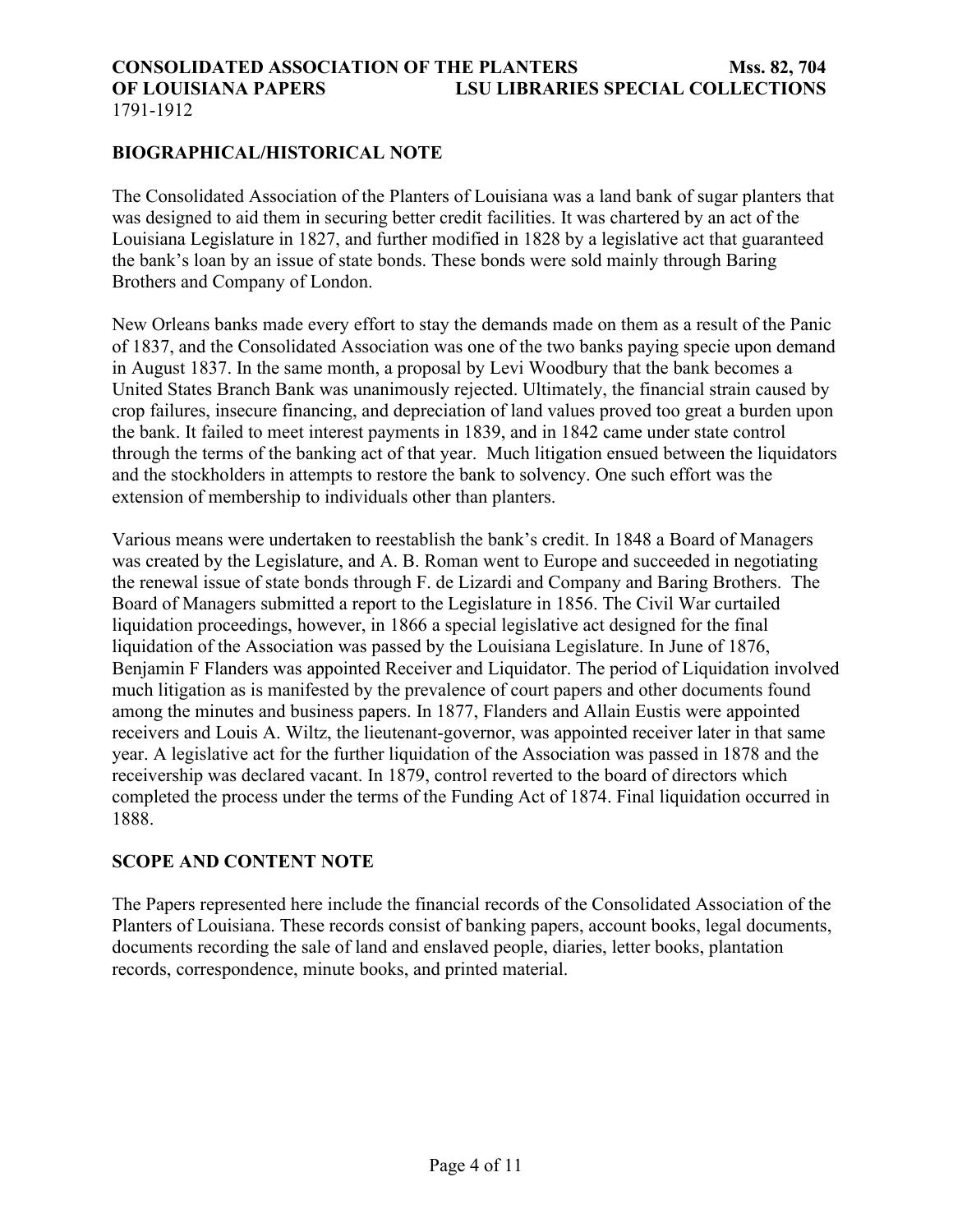#### <span id="page-4-0"></span>**LIST OF SERIES AND SUBSERIES**

**Series I. Papers, 1791-1912, undated**

**Series II. Oversize Materials, 1817-1912, undated**

**Series III. Manuscript Volumes, 1827-1887, undated**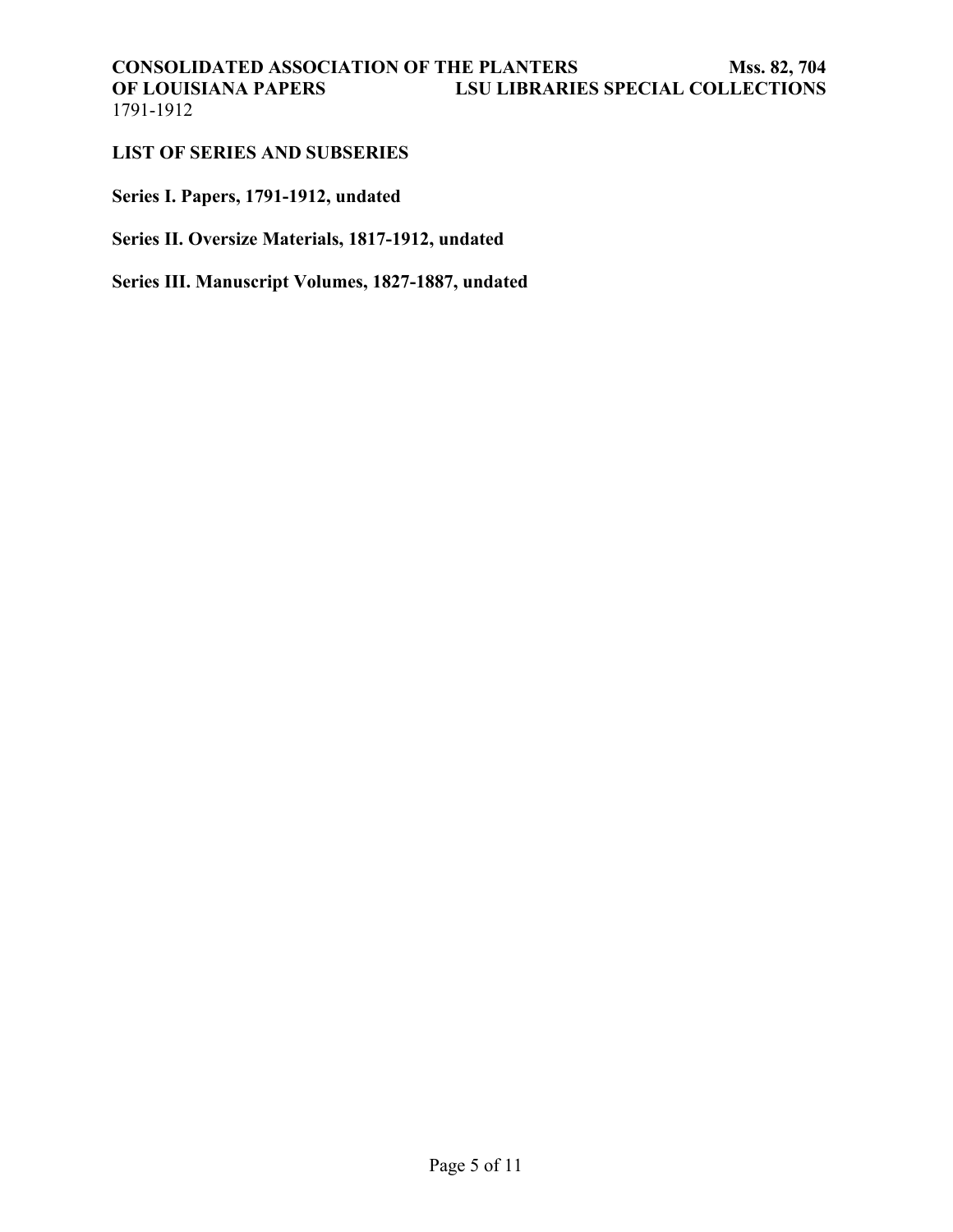#### <span id="page-5-0"></span>1791-1912

#### **SERIES DESCRIPTIONS**

#### **Series I. Papers, 1791-1912, undated**

Early papers (1827-1835) concern the establishment of the institution and contain such items as subscriptions for stock, applications for loans, minutes of meetings, letters from various prominent Louisiana sugar planters, and negotiations and correspondence with the London banking firm of Baring Brothers and Co., which sold the state bonds guaranteeing the bank's loan. Also among the early papers are three letters written by James (Jim) Bowie (1829, 1831) concerning the purchase and sale of stock. The original Bowie letters have been moved to the vault, but photocopies remain in place and are available for research. A photocopy and transcription of the 1831 Bowie letter can also be found in the J. Fair Hardin Collection, Mss. 1014 (Box 10, Folder 568).

Numerous papers reflect the effects of the Panic of 1837 on New Orleans banks. Other materials (1839-1866) relate to the failure of the bank in 1839, the establishment of state control in 1842, the means taken to reestablish the bank's credit, and the liquidation proceedings. Reconstruction papers deal almost exclusively with business affairs consisting of the operation of three plantations--La Vacherie, Home, and Kenmore--which were owned by the Association. These papers include tax records, insurance policies, and payroll sheets. The period of liquidation involved the proceedings (1876-1878) and much litigation as is reflected by the prevalence of court papers and other documents found among the minutes and business papers. Later papers (1879-1888) reveal attempts at reorganization and the final liquidation process, but also contain insurance policies and renewals, certificates of appointment to the Board of Directors, and printed materials. Printed items include issues of the *Weekly Observer* (Feb. 26, 1881), *Le Louisianais* (March 26, 1881), and *Monroe Bulletin* (April 13, 1881), among others. Papers are all arranged chronologically.

#### **Series II. Oversize Materials, 1817-1912, undated**

This series consists of tax records, land surveys, correspondence, payroll sheets, insurance documents, bonds, proposals, receipts, certificates, and printed material. There are also undated street maps of New Orleans and French-language documents. The materials are housed either in boxes or a single folder, depending on the size of the document. Items are arranged chronologically.

#### **Series III: Manuscript Volumes, 1827-1887, undated**

This series is arranged alphabetically by type of volume, then chronologically within type. Volumes types include bank deposit books, bond books, cashbooks, checkbooks, diaries, index books, insurance books, journals, ledgers, letter books, minute books, account books, mortgage books, notebooks, receipt books, stock books, and a legal record book. Nine of the eighty-four volumes are housed in the Vault and cannot be examined due to their fragility. Patrons should contact a curator for more information about the contents of these particular volumes.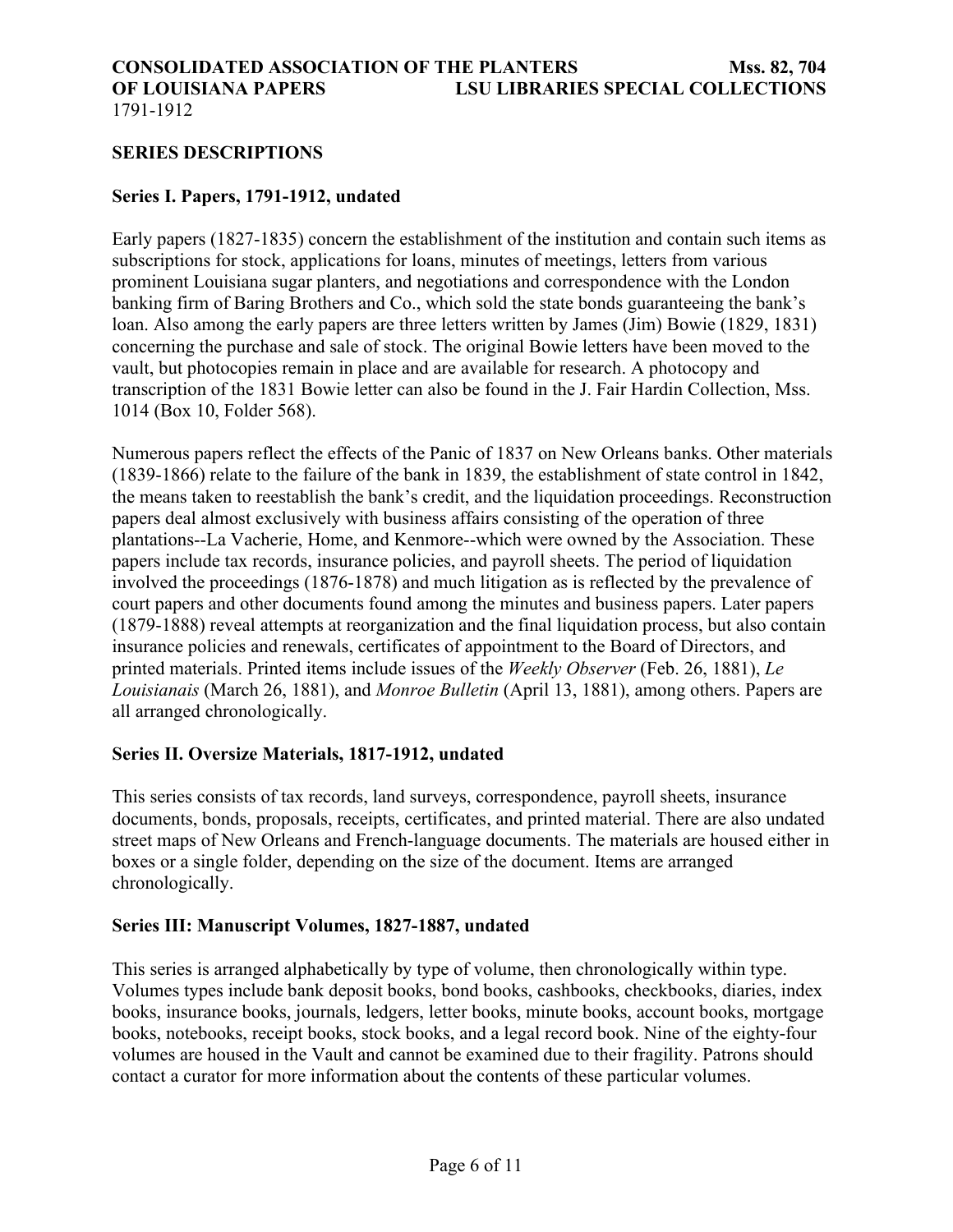# <span id="page-6-0"></span>**INDEX TERMS**

**Materials relating to these people, places, and things can be found in the series indicated, as represented by their numbers.**

| <b>Banks and banking--Louisiana--New Orleans.</b>                 | <b>I, II, III</b> |
|-------------------------------------------------------------------|-------------------|
| Baring Brothers & Co.                                             | <b>I, II, III</b> |
| <b>Bonds (negotiable instruments)</b>                             | <b>I, II, III</b> |
| Bowie, Jim, 1796?-1836.                                           | $\mathbf I$       |
| <b>Consolidated Association of the Planters of Louisiana.</b>     | I, II, III        |
| Correspondence.                                                   | <b>I, II</b>      |
| Depressions--1836-1837--United States.                            | I, II, III        |
| Diaries.                                                          | III               |
| <b>Home Plantation (La.)</b>                                      | <b>I, III</b>     |
| <b>Investments, British--United States.</b>                       | <b>I, II, III</b> |
| Journals (accounts)                                               | III               |
| <b>Kenmore Plantation (La.)</b>                                   | I, III            |
| Ledgers (account books)                                           | III               |
| Letter books.                                                     | III               |
| F. de Lizardi & Co.                                               | I, II, III        |
| Louisiana. Legislature.                                           | I, II             |
| Minutes.                                                          | III               |
| Mortgages.                                                        | I, II, III        |
| New Orleans (La.)--Economic conditions--19 <sup>th</sup> century. | I, II, III        |
| Payrolls.                                                         | <b>II, III</b>    |
| <b>Plantation owners--Louisiana.</b>                              | <b>I, II, III</b> |
| Roman, Andre Bienvenu, 1795-1866.                                 | I, II, III        |
| Slave bills of sale--Louisiana.                                   | I, III            |
| Slavery--Louisiana.                                               | I, III            |
| Stockholders--Louisiana.                                          | <b>I, III</b>     |
| Sugar growing--Louisiana.                                         | I, II, III        |
| Sugar plantations--Louisiana.                                     | I, II, III        |
| La Vacherie Plantation (La.)                                      | I, III            |
| Wiltz, Louis Alfred, 1843-1881.                                   | <b>I, II</b>      |
| Woodbury, Levi, 1789-1851.                                        | I, II             |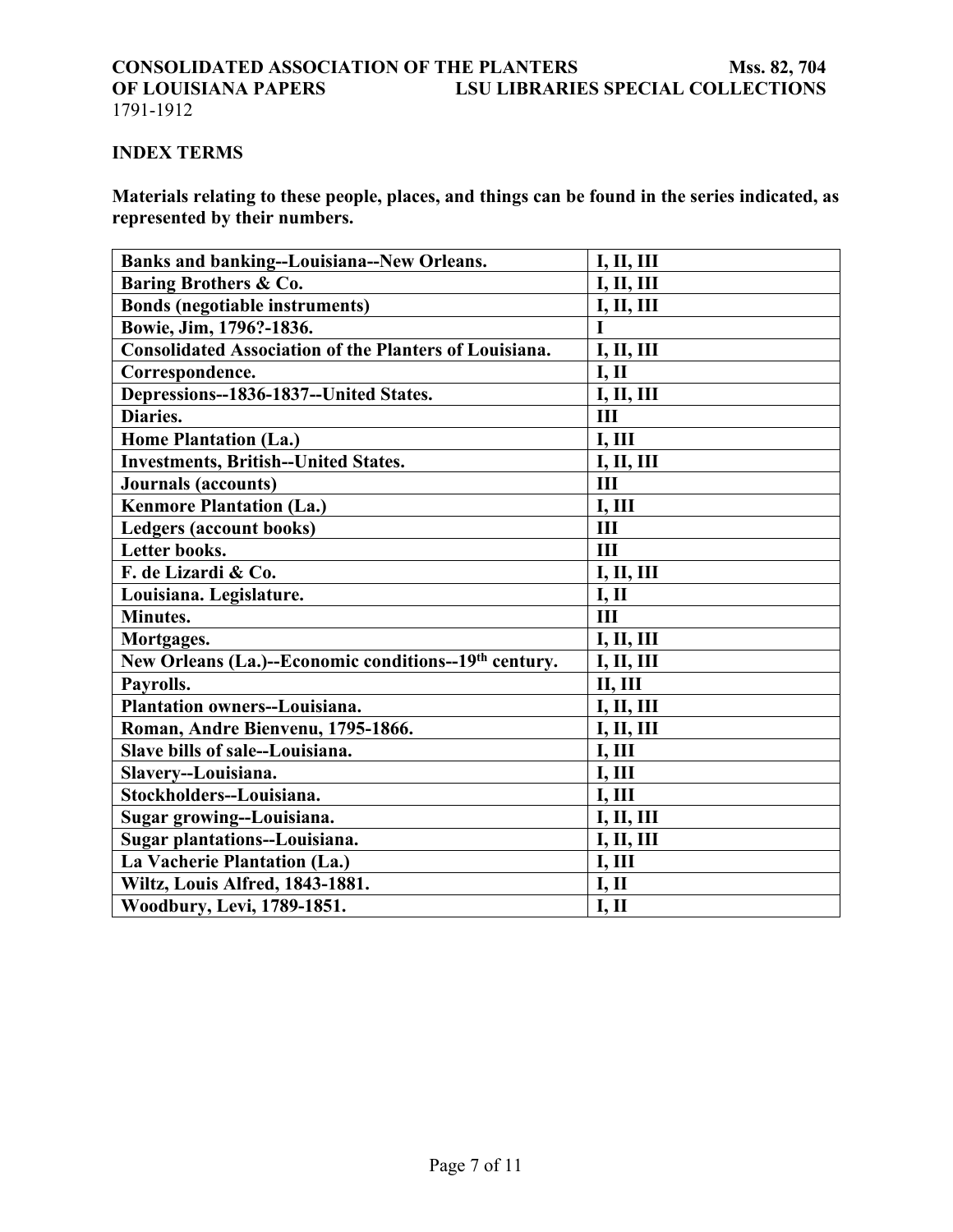# <span id="page-7-0"></span>**CONSOLIDATED ASSOCIATION OF THE PLANTERS Mss. 82, 704**<br>**CONSOLIDATED ASSOCIATION OF THE PLANTERS SPECIAL COLLECTIONS** LSU LIBRARIES SPECIAL COLLECTIONS

<u> 1989 - Johann Stoff, amerikansk politiker (d. 1989)</u>

### 1791-1912

#### **CONTAINER LIST**

| <b>Stack</b> |                |          |                                      |
|--------------|----------------|----------|--------------------------------------|
| Location     | Box            | Folder   | <b>Contents (with dates)</b>         |
|              |                |          |                                      |
|              |                |          | Series I. Papers, 1791-1912, undated |
| $U:27-43$    | 1              | $1-6$    | Papers, 1791-March 1829              |
|              | $\overline{c}$ | $1-4$    | Papers, April-May 1829               |
|              | 3              | $1-6$    | Papers, June-December 1829           |
|              | $\overline{4}$ | $1-4$    | Papers, January-March 1830           |
|              | 5              | $1 - 8$  | Papers, April 1830-December 1831     |
|              | 6              | $1-9$    | Papers, January 1832-January 1833    |
|              | $\overline{7}$ | $1-4$    | Papers, February-April 1833          |
|              | 8              | $1 - 5$  | Papers, May 1833-March 1834          |
|              | 9              | $1 - 3$  | Papers, April-December 1834          |
|              | 10             | $1 - 7$  | Papers, 1835                         |
|              | 11             | $1 - 7$  | Papers, January 1836-April 1837      |
|              | 12             | $1-4$    | Papers, May-December 1837            |
|              | 13             | $1 - 7$  | Papers, 1838                         |
|              | 14             | $1-9$    | Papers, 1839                         |
|              | 15             | $1 - 8$  | Papers, January-May 1840             |
|              | 16             | $1 - 5$  | Papers, June-December 1840           |
|              | 17             | $1-6$    | Papers, 1841                         |
|              | 18             | $1 - 8$  | Papers, 1842                         |
|              | 19             | $1 - 10$ | Papers, 1843-1844                    |
|              | 20             | $1-9$    | Papers, 1845-1847                    |
|              | 21             | $1 - 12$ | Papers, 1848-1850                    |
|              | 22             | $1 - 10$ | Papers, 1851-1860                    |
|              | 23             | $1 - 12$ | Papers, 1861-1866                    |
|              | 24             | $1 - 10$ | Papers, 1867-1868                    |
|              | 25             | $1-9$    | Papers, January 1869-July 1870       |
|              | 26             | $1-4$    | Papers, August-December 1870         |
|              | 27             | $1 - 8$  | Papers, 1871                         |
|              | $28\,$         | $1 - 7$  | Papers, 1872                         |
|              | 29             | $1 - 11$ | Papers, 1873-1874                    |
|              | 30             | $1 - 11$ | Papers, 1875                         |
|              | 31             | $1 - 7$  | Papers, January-August 1876          |
|              | 32             | $1-4$    | Papers, September-December 1876      |
|              | 33             | $1-6$    | Papers, January-June 1877            |
|              | 34             | $1 - 5$  | Papers, July-December 1877           |
|              | 35             | $1 - 7$  | Papers, January-June 1878            |
|              | 36             | $1 - 7$  | Papers, July-December 1878           |
|              | 37             | $1 - 12$ | Papers, 1879                         |
|              | 38             | $1 - 11$ | Papers, January-July 1880            |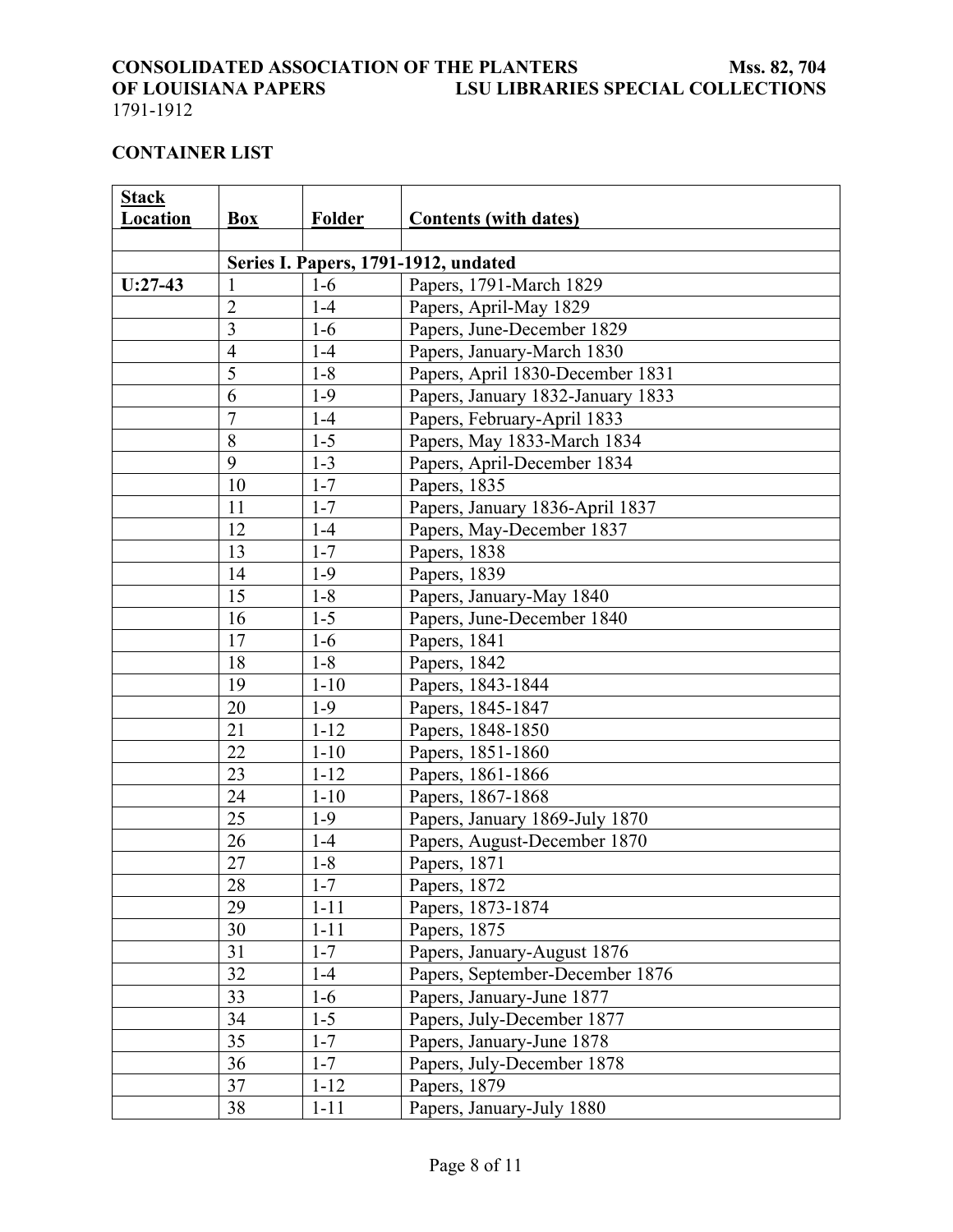# **CONSOLIDATED ASSOCIATION OF THE PLANTERS<br>OF LOUISIANA PAPERS LSU LIBRARIE OF LOUISIANTERS** Mss. 82, 704<br>LSU LIBRARIES SPECIAL COLLECTIONS

1791-1912

| <b>Stack</b>    |            |              |                                                         |
|-----------------|------------|--------------|---------------------------------------------------------|
| <b>Location</b> | <b>Box</b> | Folder       | <b>Contents (with dates)</b>                            |
| $U:27-43$       | 39         | $1-9$        | Papers, August-December 1880                            |
|                 | 40         | $1 - 11$     | Papers, 1881-1882                                       |
|                 | 41         | $1 - 13$     | Papers, 1883-1912, undated                              |
|                 | 42         | $1 - 7$      | Papers, undated                                         |
|                 |            | $-$          | Canceled checks, 1876-1885                              |
| Vault:1         | $A-C$      | $\mathbf{1}$ | James Bowie letters, 1829, 1831 [Access restricted. Use |
|                 |            |              | photocopies]                                            |
|                 |            |              |                                                         |
|                 |            |              | Series II. Oversize Materials, 1817-1912, undated       |
| OS:C            |            | $1 - 8$      | Papers, 1829-1878                                       |
|                 |            |              | Tax records, 1872                                       |
|                 |            |              | Land surveys                                            |
|                 |            |              | French-language documents                               |
|                 |            | $9 - 12$     | Papers, 1879-1912, undated                              |
|                 |            |              | Payroll sheets                                          |
|                 |            |              | Tax records                                             |
|                 |            |              | Insurance policies and renewals                         |
|                 |            |              | Receipts                                                |
|                 |            |              | Printed material                                        |
|                 |            |              | Certificates of appointment to Board of Directors, 1881 |
|                 |            |              | Street maps of New Orleans, undated                     |
|                 |            |              |                                                         |
|                 | --         | 1            | Papers, 1817-1880                                       |
|                 |            |              | District 3, U.S. Internal Duties for 1817, 1818         |
|                 |            |              | State bonds, 1878, 1880                                 |
|                 |            |              | Proposal from President of Association, 1880            |
|                 |            |              |                                                         |
|                 |            |              | Series III. Manuscript Volumes, 1827-1887, undated      |
| Vault: 52       | --         | Vol.1        | Bank Deposit Book, 1834-1835 [FRAGILE, DO NOT<br>PAGE]  |
| F:12            | 43         | Vol. 2       | Bank Deposit Book, 1835-1836                            |
|                 |            | Vol. 3       | Bank Deposit Book, May-July 1842                        |
|                 |            | Vol. 4       | Bank Deposit Book, 1856-1858                            |
|                 |            | Vol. 5       | Bank Deposit Book, 1874-1877                            |
|                 |            | Vol. 6       | Bank Deposit Book, 1876-1877                            |
|                 |            | Vol. 7       | Bank Deposit Book, May-December 1877                    |
|                 |            | Vol. 8       | Bank Deposit Book, 1877                                 |
|                 |            | Vol. 9       | Bank Deposit Book, 1877-1878                            |
|                 |            | Vol. 10      | Bank Deposit Book, 1877-1878                            |
|                 |            | Vol. 11      | Bank Deposit Book, 1877-1879                            |
|                 |            | Vol. 12      | Bank Deposit Book, 1880-1884                            |
|                 | $-$        | Vol. 13      | Bond Book, 1850-1867                                    |
|                 | --         | Vol. 14      | Bond Book, undated                                      |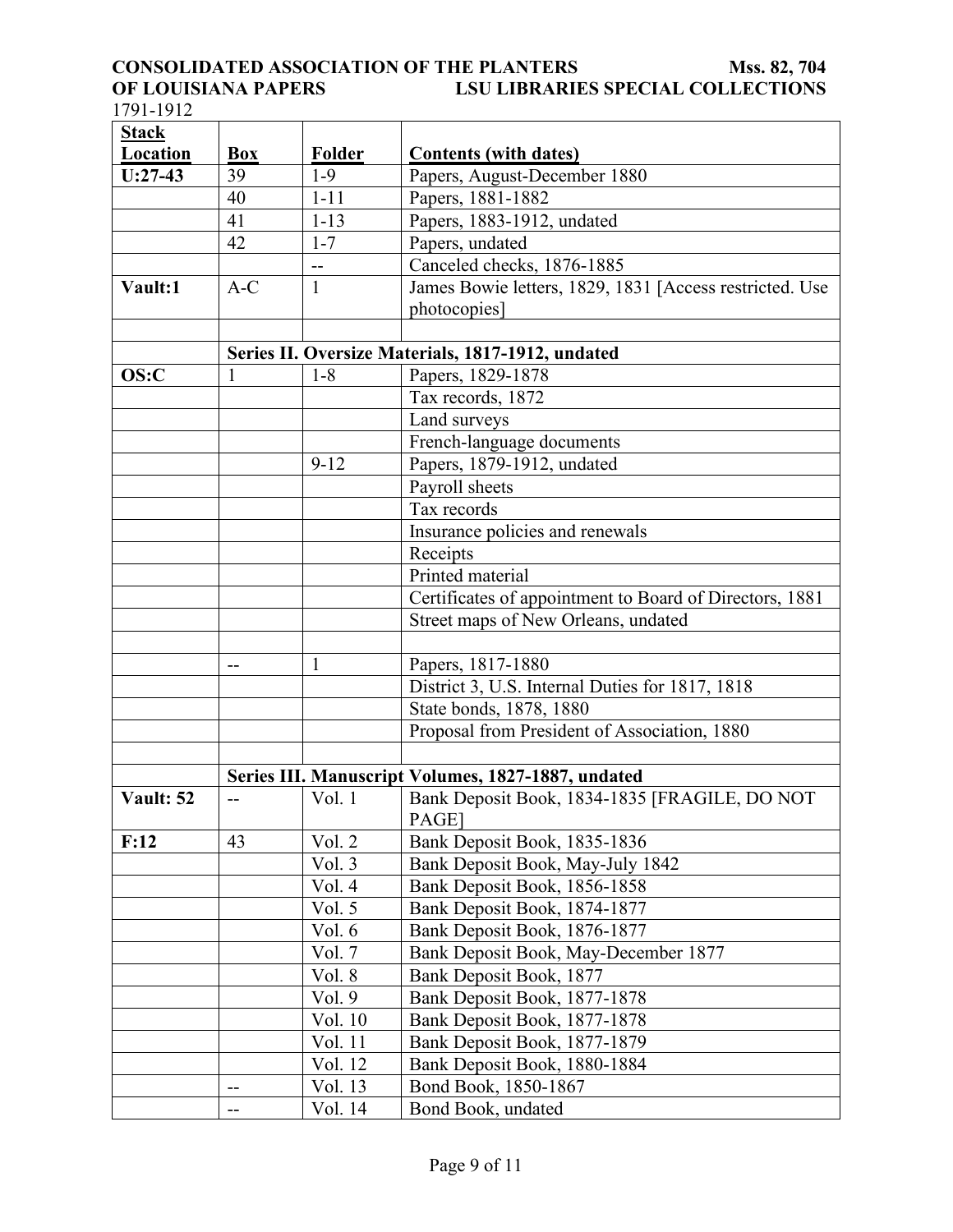# **CONSOLIDATED ASSOCIATION OF THE PLANTERS<br>OF LOUISIANA PAPERS LSU LIBRARIE OF LOUISIANA PAPERS LSU LIBRARIES SPECIAL COLLECTIONS**

1791-1912

| <b>Stack</b> |                          |         |                                               |
|--------------|--------------------------|---------|-----------------------------------------------|
| Location     | <b>Box</b>               | Folder  | <b>Contents (with dates)</b>                  |
| F:12         | $-$                      | Vol. 15 | Cashbook, 1851-1875                           |
|              | $\overline{\phantom{a}}$ | Vol. 16 | Cashbook, 1859-1872                           |
|              | --                       | Vol. 17 | Cashbook, 1872-1876                           |
|              | --                       | Vol. 18 | Cashbook, 1876-1879                           |
|              | --                       | Vol. 19 | Checkbook, 1878                               |
|              | --                       | Vol. 20 | Checkbook, 1878-1880                          |
|              | $\overline{\phantom{a}}$ | Vol. 21 | Checkbook, 1880-1886                          |
|              | --                       | Vol. 22 | Diary, 1876                                   |
|              | --                       | Vol. 23 | Diary, 1877-1878                              |
|              | --                       | Vol. 24 | Diary, 1879                                   |
|              | --                       | Vol. 25 | Diary, 1880                                   |
|              | --                       | Vol. 26 | Diary, 1881                                   |
|              | --                       | Vol. 27 | Index book, undated                           |
|              | --                       | Vol. 28 | Index book, 1845                              |
|              | --                       | Vol. 29 | Index book, undated                           |
|              | --                       | Vol. 30 | Index book, undated                           |
|              | $- -$                    | Vol. 31 | Index book, 1880-1883                         |
|              | --                       | Vol. 32 | Index book, undated                           |
|              | 43                       | Vol. 33 | Insurance book, 1873-1880                     |
|              |                          | Vol. 34 | Insurance book, 1879                          |
|              |                          | Vol. 35 | Insurance book, 1880-1883                     |
| F:13         | $-$                      | Vol. 36 | Journal, 1852-1866                            |
|              | $\qquad \qquad -$        | Vol. 37 | Journal (Expense), 1876-1880                  |
|              | $\overline{\phantom{a}}$ | Vol. 38 | Journal (Expense), 1880                       |
| Vault: 51    | 44                       | Vol. 39 | Journal, 1882 [FRAGILE, DO NOT PAGE]          |
| Vault: 52    | --                       | Vol. 40 | Ledger, 1833-1838 [FRAGILE, DO NOT PAGE]      |
| F:13         | $-$                      | Vol. 41 | Ledger, 1837-1843                             |
|              | $\overline{\phantom{a}}$ | Vol. 42 | Ledger, 1852-1876                             |
| Vault: 51    | 44                       | Vol. 43 | Ledger, 1880-1882 [FRAGILE, DO NOT PAGE]      |
| F:13         | --                       | Vol. 44 | Ledger, 1880-1883                             |
|              | --                       | Vol. 45 | Legal record book, 1838-1883.                 |
|              | $- -$                    | Vol. 46 | Letter book, 1829-1837                        |
| Vault: 52    | --                       | Vol. 47 | Letter book, May 1837-March 1841 [FRAGILE, DO |
|              |                          |         | <b>NOT PAGE</b>                               |
| F:13         | $- -$                    | Vol. 48 | Letter book, December 1842-April 1876         |
|              | $-\, -$                  | Vol. 49 | Letter book, July 1876-September 1879         |
|              | --                       | Vol. 50 | Letter book, July 1876-August 1877            |
|              | --                       | Vol. 51 | Letter book, September 1877-May 1879          |
|              | --                       | Vol. 52 | Letter book, 1879-1880                        |
|              | $- -$                    | Vol. 53 | Letter book, 1880-1882                        |
|              | $\qquad \qquad -$        | Vol. 54 | Letter book, June 1880-July 1882              |
|              | --                       | Vol. 55 | Letter book, December 1881-May 1886           |